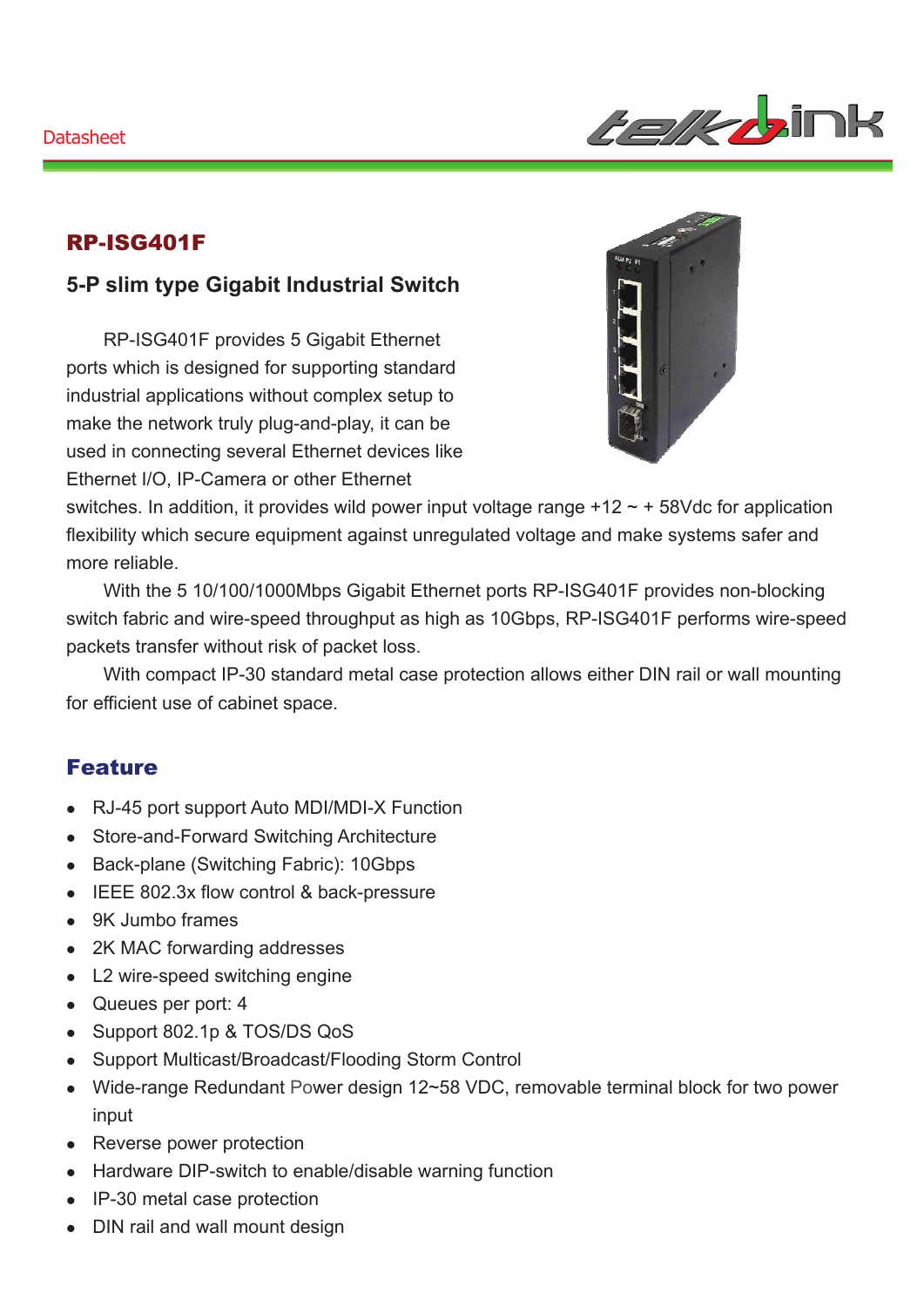# Specification

| <b>Standards</b>             | IEEE 802.3 10Base-T Ethernet<br>$\bullet$                                                   |
|------------------------------|---------------------------------------------------------------------------------------------|
|                              | IEEE 802.3u 100Base-TX Fast Ethernet<br>$\bullet$                                           |
|                              | IEEE 802.3ab 1000Base-T Gigabit Ethernet<br>$\bullet$                                       |
|                              | IEEE 802.3z 1000Base-X Gigabit Ethernet<br>$\bullet$                                        |
|                              | IEEE802.3x Flow Control and Back Pressure<br>$\bullet$                                      |
| <b>Switch Architecture</b>   | Back-plane (Switching Fabric): 10Gbps<br>$\bullet$                                          |
|                              | 14,880pps for Ethernet port<br>$\bullet$                                                    |
| <b>Transfer Rate</b>         | 148,800pps for Fast Ethernet port<br>$\bullet$                                              |
|                              | 1,488,000pps for Gigabit Fiber Ethernet port<br>$\bullet$                                   |
| <b>Data Processing</b>       | Store and Forward<br>$\bullet$                                                              |
| <b>Flow Control</b>          | IEEE 802.3x Flow Control and Back Pressure<br>$\bullet$                                     |
| <b>Jumbo Frame</b>           | 9K Bytes<br>$\bullet$                                                                       |
| <b>MAC Table Size</b>        | 2K<br>$\bullet$                                                                             |
|                              | RJ-45 Port: 10/100/1000BaseT(X) auto negotiation, Auto<br>$\bullet$                         |
| <b>Network Connector</b>     | MDI/MDI-X function, Full/Half duplex                                                        |
|                              | SFP Port: 100/1000BaseSFP slot<br>$\bullet$                                                 |
| <b>Network Cable</b>         | UTP/STP above Cat.5e Cable, EIA/TIA-568 100-ohm (100m)<br>$\bullet$                         |
| <b>Protocol</b>              | <b>CSMA/CD</b><br>$\bullet$                                                                 |
| <b>Flow control</b>          | IEEE 802.3x (Full Duplex) and Back-Pressure (Half Duplex)<br>$\bullet$                      |
| QoS                          | <b>IEEE 802.1p</b><br>$\bullet$                                                             |
| <b>Number of queues</b>      | $\overline{\mathcal{A}}$<br>$\bullet$                                                       |
| <b>Traffic Shaper</b>        | Port-based Port shaping<br>$\bullet$                                                        |
|                              |                                                                                             |
| <b>Storm Control</b>         | Multicast/Broadcast/Flooding Storm Control per system basis<br>$\bullet$                    |
|                              | enable/disable                                                                              |
|                              | Dip 1: On/Off - Power alarm<br>$\bullet$                                                    |
| <b>Dip switch</b>            | Dip 2: On/Off - Broadcast storm rate limit<br>$\bullet$                                     |
|                              | Dip 3~6: Not used<br>$\bullet$                                                              |
|                              | P1(Green), P2(Green), Alarm (Red)<br>$\bullet$                                              |
|                              | RJ-45:<br>$\bullet$                                                                         |
|                              | Link/Act (Green): Ethernet link up                                                          |
| <b>LED indicators</b>        | Link/Act (Yellow): On- 1000Mbps; Off-10Mbps or 100 Mbps                                     |
|                              | SFP:<br>$\bullet$                                                                           |
|                              | Link/Act (Green): Ethernet link up                                                          |
|                              | Link/Act (Yellow): On-1000Mbps; Off-100 Mbps                                                |
| <b>Power Supply</b>          | Redundant Input Terminals 12-58 VDC<br>$\bullet$                                            |
| <b>Operating Temperature</b> | -40 to +75 $^{\circ}$ C (cold startup at -40 $^{\circ}$ C)<br>$\bullet$                     |
| <b>Storage Temperature</b>   | -40 to +85 $^{\circ}$ C<br>$\bullet$                                                        |
| <b>Operating Humidity</b>    | 5% to 95% (Non-condensing)<br>$\bullet$                                                     |
| <b>Case</b>                  | Rugged Metal, IP30 Protection<br>$\bullet$                                                  |
| <b>Dimension</b>             | 112.2(H) x 29.1(W) x 89.4(D) (without DIN rail clip)<br>$\bullet$                           |
| <b>Installation mounting</b> | DIN Rail mounting and Wall Mounting<br>$\bullet$                                            |
| <b>Certification</b>         | <b>CE/FCC</b><br>$\bullet$<br>FCC Part 15, CISPR 22 (EN55022) Class A IEC61000-4-2, -3, -4, |